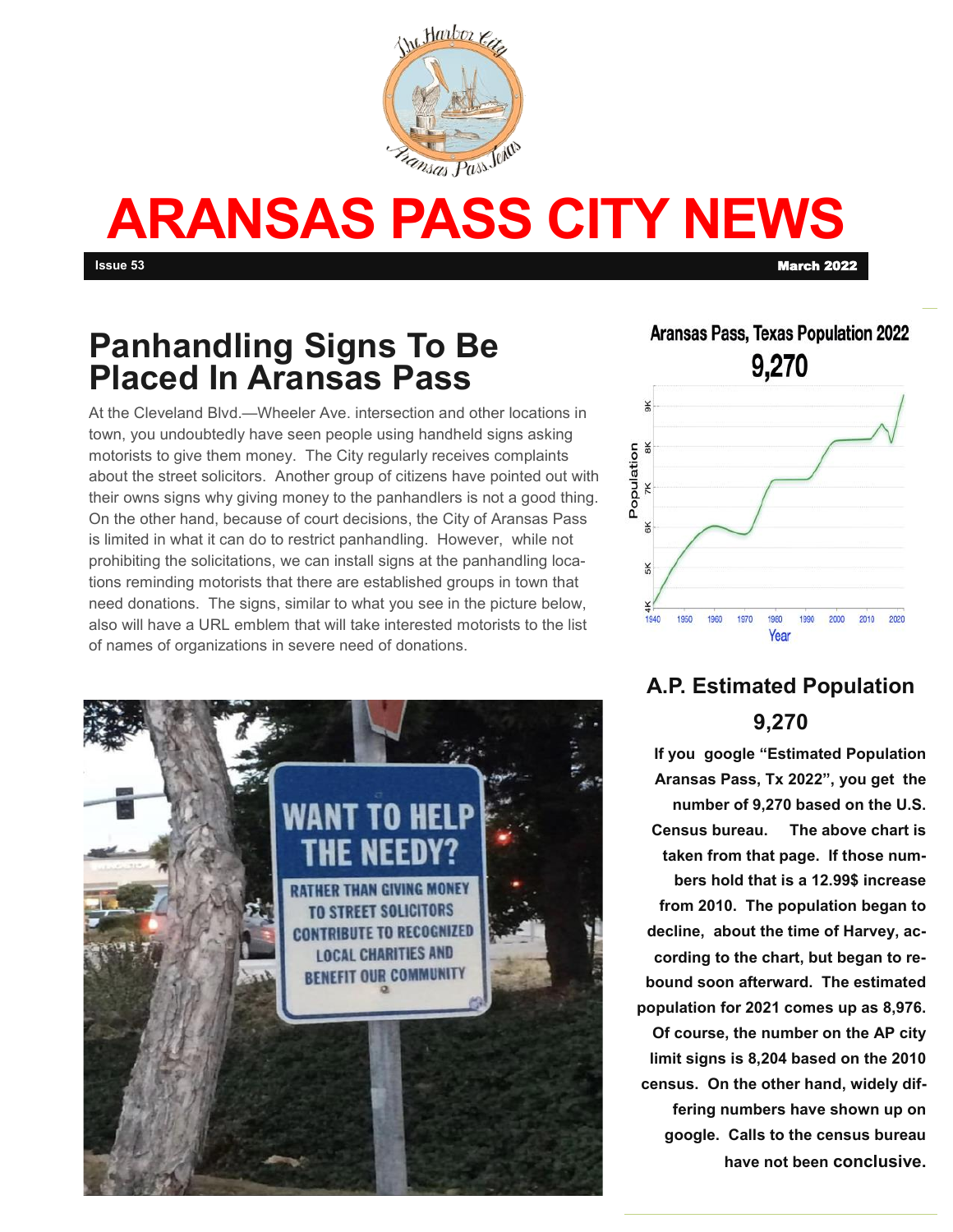

## **City Correcting Severe Hurricane Harvey Bulkhead Problems**

For the past several months, The City of Aransas Pass has been working with designer, the Ardurra Company and Contractor, JM Davidson, to repair Hurricane Harvey bulkhead problems at Conn Brown Harbor. This is a FEMA project. Virtually all of the bulkhead areas in need of repairs have required work much more extensive than what could have been anticipated. The latest problem is the collapse of the bulkhead at Captain Cady's bait shop. This collapse occurred before any work had started. The drone pictures above and below show the extent of the damage. It also can be seen that the collapse went right up to the building. The engineer concurred that the building must come down for safety reasons. There was the added problem of the city-owned building possibly falling into the water. Also, the contractor needed to do work under the building. City crews immediately demolished the structure. Bulkhead repair work is now underway.

## **Council Time Change**

**Beginning with the March 7th Council meeting, the Aransas Pass City Council will start it's meetings at 5:30. PM. This is the same time Council work sessions also begin.** 

### **Aquatic Center Float Wins Award**

**\_\_\_\_\_\_\_\_\_\_\_\_\_\_\_\_\_\_\_\_\_\_\_**

The Aransas Pass Aquatic Center participated in the first annual Chamber of Commerce Pardi Gras parade and won Best Vehicle for their float pictured below. In addition to the youth volunteers on the float, standing is Community Enrichment Director, Kaylynn Paxson.



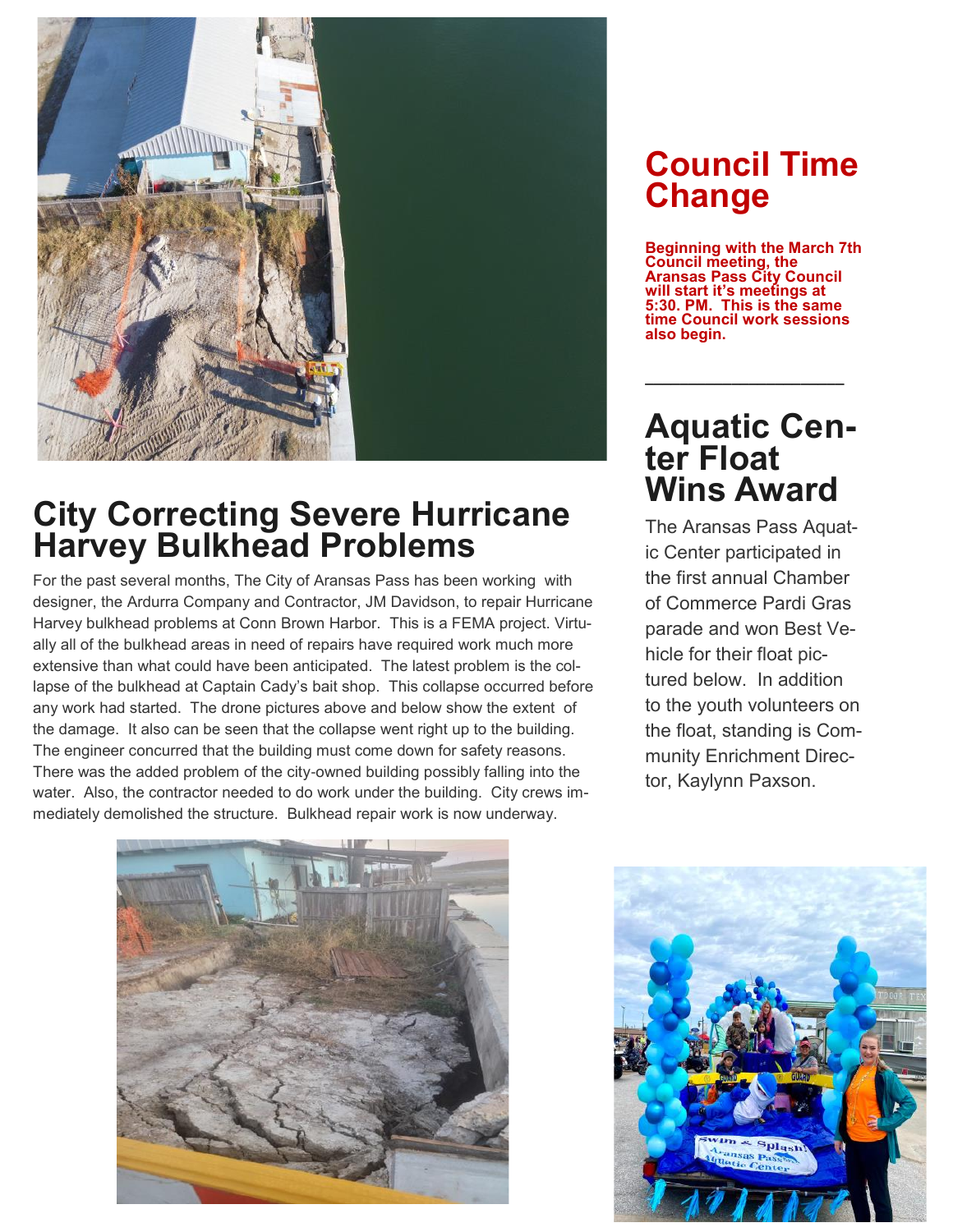

#### **City Water Loss Way, Way Down**

AP Public works has just finished the annual water loss audit . This is done to determine how much of the City's water is unaccounted for—or lost. In years past, the City has seen a loss of 45%. An acceptable national level is 10%. With work and training, staff was able to reduce that number in 2020 to 13%. In 2021 it went up slightly to 16%.. This year the audit number is 7.97%. This is well below the national average and significantly below the pre-Harvey numbers. The Public Works Department deserves kudos for these numbers.

#### **Contact Us**

 $\mathcal{L}_\text{max}$  and  $\mathcal{L}_\text{max}$  and  $\mathcal{L}_\text{max}$ 

Aransas Pass City News is published by the City of Aransas Pass. Call 361-758-5301 if you wish to subscribe or unsubscribe.



#### **AP Water Customers Continue To Increase**

An excellent indicator of a community's growth is the number of utility customers (households). Is that number shrinking or getting larger? Finance Director, Sandra Garcia, recently pointed out to the City Council that the number of water customers (households) has been getting larger since Hurricane Harvey...a good indicator that our City is growing. In fact, that number is increasing rather dramatically. See above chart.

Prior to Harvey, the City had about 3,800 water customers (households). Immediately after Harvey we lost a couple hundred or so because people lost their homes and left town. As the above chart reveals, we have not only made up that number, we have quickly and substantially increased the number of customers. We now are up to over 4,500. This increase coincides with estimated population advances. A household is considered to hold 2 to 3 people